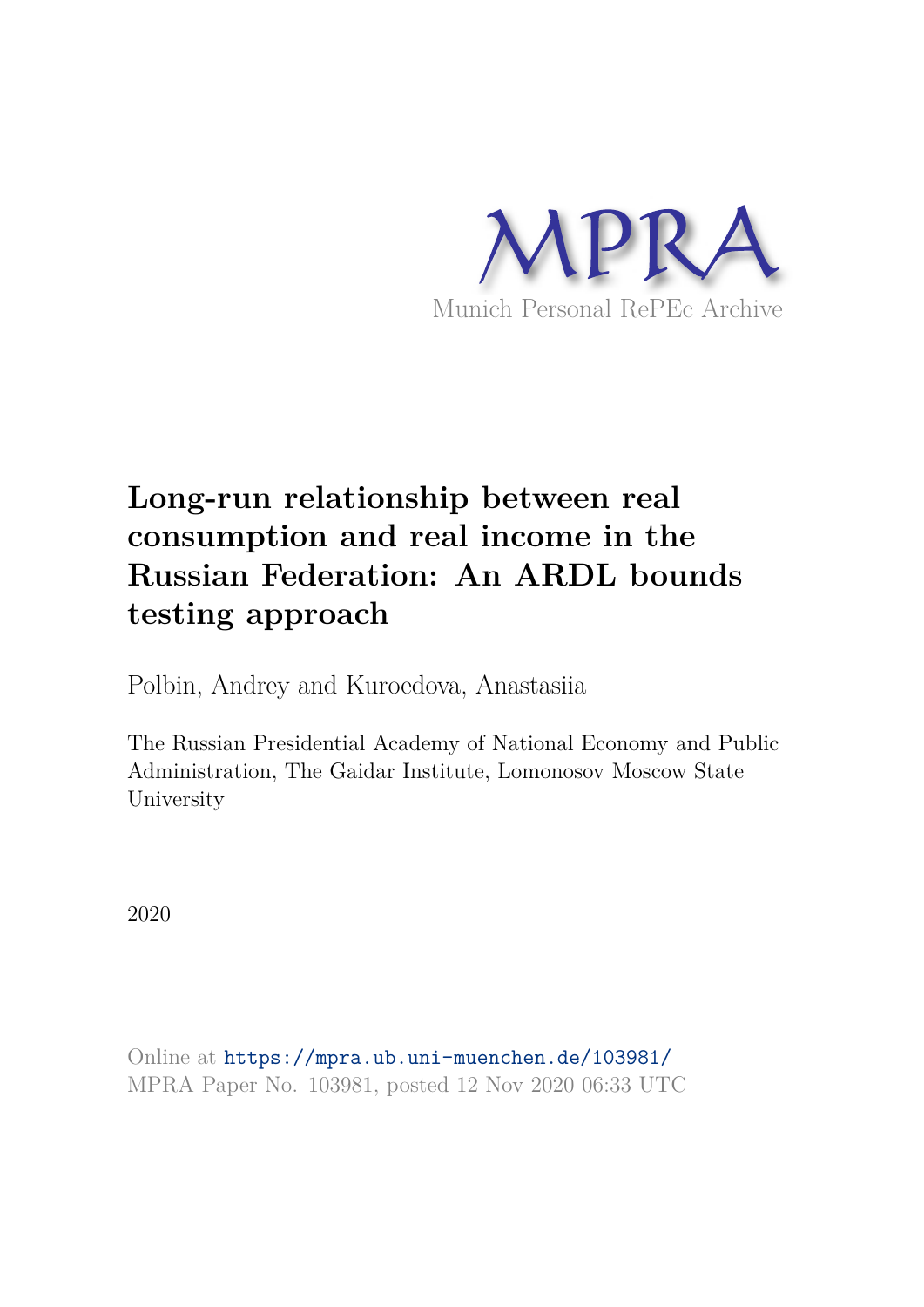# **Long-run relationship between real consumption and real income in the Russian Federation: An ARDL bounds testing approach**

**Andrey Polbin<sup>1</sup> , Anastasiia Kuroedova<sup>2</sup>**

## **Abstract**

This paper considers an application of the ARDL model and bounds testing approach to the analysis of the long-run relationship between household consumption and aggregate income. We have explored the presence of a long-run relationship between real household consumption and indicators characterizing real income, such as: real gross domestic product (GDP), real gross domestic income (GDI), and GDP at constant household consumption prices. We provide statistical evidence of the lack of a long-run relationship in the first and second cases and its presence in the third case. We have concluded that the nominal GDP deflated by the price index of aggregated consumption is the most applicable indicator for describing the dynamics of real consumption in the Russian Federation.

**Keywords:** consumption, GDP, real income, ARDL, co-integration, bounds test.

**JEL classification**: C22, E21

<sup>&</sup>lt;sup>1</sup> RANEPA, Gaidar Institute. E-mail: [apolbin@iep.ru](mailto:apolbin@iep.ru)

<sup>&</sup>lt;sup>2</sup> RANEPA, Lomonosov Moscow State University. E-mail: [kuroedova.nastya@gmail.com](mailto:kuroedova.nastya@gmail.com)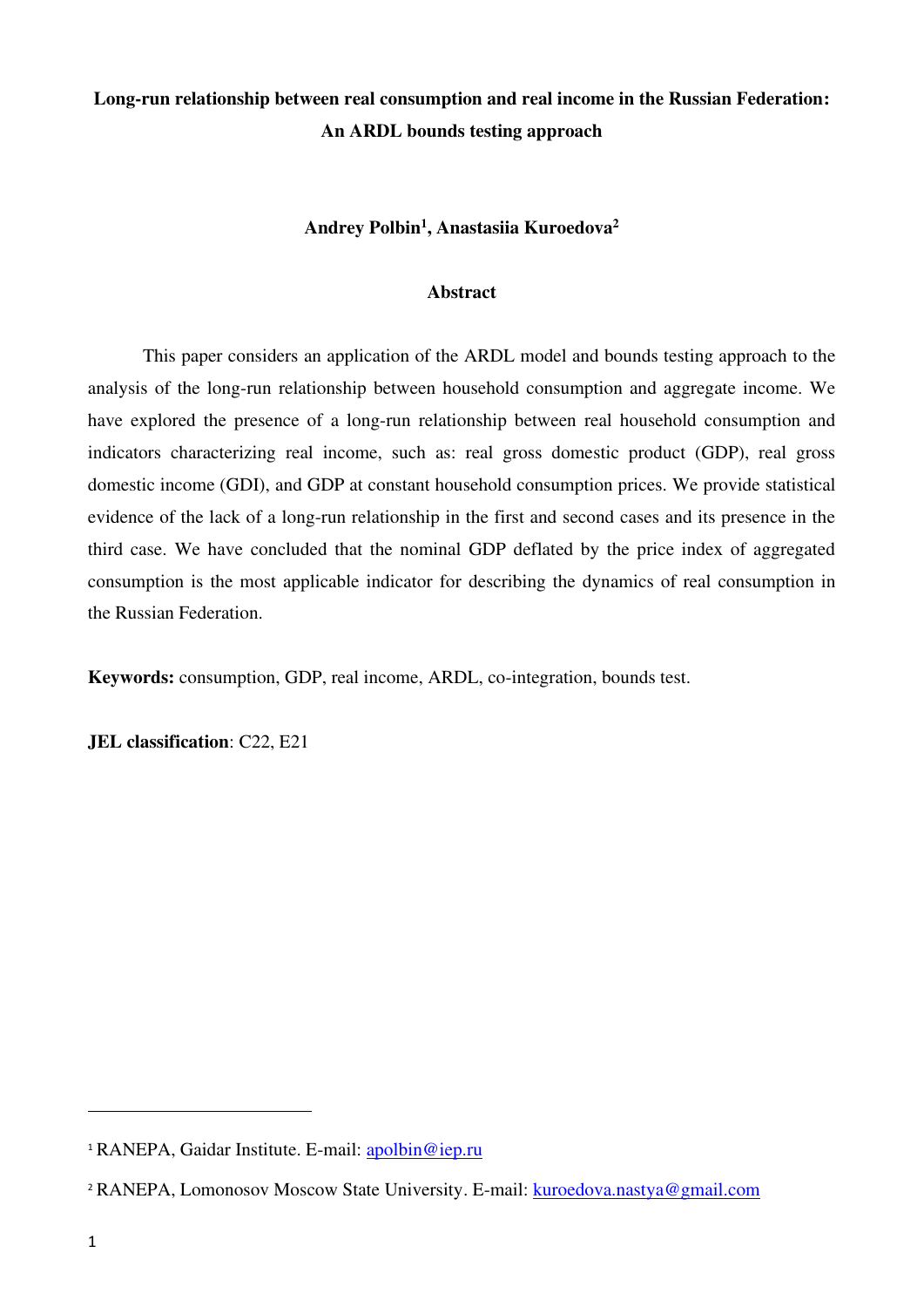#### **1. Introduction**

A long-run relationship between household consumption and income is one of the classical examples of time series co-integration and is one of the most frequently researched relationships between macroeconomics indicators. The permanent income hypothesis (PIH) proposed by Friedman (Friedman, 1957) is the fundamental hypothesis for modeling and forecasting consumption. According to this hypothesis, when households plan their consumption, they focus on the value of the permanent income on which they can rely throughout life without reference to transitive income shocks.

The most significant extension of the PIH hypothesis to the stochastic case was proposed by Hall (Hall, 1978). In his work he considered a model of the representative economic agent with a quadratic utility function, maximizing the expected discounted stream of utility of consumption. The most important result of this investigation was that the time series of household consumption should be described by a random walk process and that expected changes in income should be included in the consideration of permanent income at the time of obtaining information of such changes, and that real consumption responds only to unexpected changes.

In the works of Campbell (1987), Cochrane (1994) and King et al. (1991) it was analytically shown that real household income under some assumptions is co-integrated with real GDP or real GNP. It was also shown that this theoretical hypothesis is consistent with empirical data.

Real GDP is a good indicator for describing the dynamics of consumption in developed countries, but for developing countries with a high dependence on terms of trade it is real gross domestic income (GDI) that is more relevant (Kohli, 2004; Sefton, Weale, 2006). Estimates of real GDI are published by the World Bank for a large number of countries, including Russia. Real GDI measures the purchasing power of produced GDP according to a basket of gross domestic consumption goods (Bureau of Economic Analysis, 2017). Thus, the dynamics of real GDI takes into account not only changes in the physical volumes of output, but also the purchasing power of income from the sale of export goods. For example, given improving terms of trade it is possible to buy a greater volume of imported goods for the same amount of export, and thereby domestic consumption may increase at constant output. Therefore, the dynamics of real GDI is better than the dynamics of real GDP for describing changes in the welfare of an economy with a high dependence on terms of trade.

In this paper, hypotheses as to the presence of a long-run relationship between real household consumption and real GDP and real GDI are tested for Russia, where the economy is highly dependant upon exports of oil, gas and other commodities. In addition to real GDP and real GDI, a third indicator is also considered: this is GDP at household consumption prices. In contrast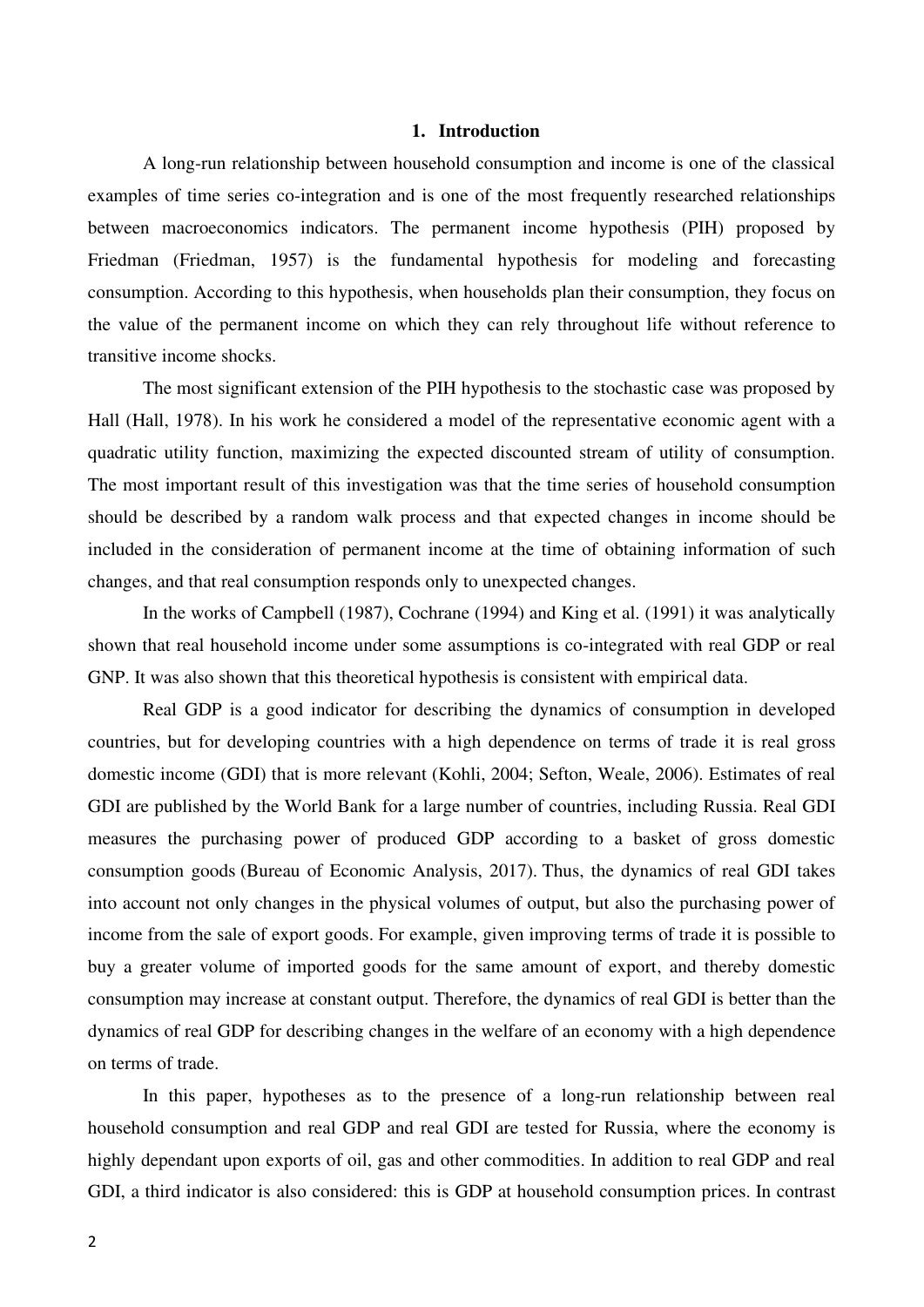to real GDI, this indicator is based on nominal GDP deflated only by the prices of household consumption goods and services, not by the aggregate price index of all domestic goods, including government spending on final consumption and investment. The third indicator, in our opinion, is more natural for describing household consumption.

#### **2. Methods**

Testing the corresponding hypotheses is carried out by constructing an ARDL model and applying the bounds test (Pesaran, Shin, 2001). The use of the ARDL model and the bounds test is justified by the presence of several advantages when compared with other co-integration testing methods. Firstly, unlike other methods, the ARDL approach can be applied regardless of whether the underlying regressors are integrated I(1) or I(0). Therefore, there is no need for prior testing. Secondly, while other co-integration methods are sensitive to sample size, the ARDL approach can be applied even to a small sample size. The bounds testing approach for investigating co-integration is based on UECM, which is suitable for a small amount of data (Mah, 2000; Pattichis, 1999). Finally, the ARDL approach provides consistent, asymptotically normal estimates of the coefficients of the long-run model and Wald-statistics, even when regressors are endogenous (Pesaran, Shin, 2001; Harris, Sollis, 2003; Alam, Quazi, 2003, p. 93). The ARDL model was applied in areas of statistical research, such as the demand for money (Bahmani-Oskooee, 2001), energy consumption (Odhiambo, 2009), CO2 emission (Jalil, Mahmud, 2009) and demand for tourism (Song, Li, 2008).

#### **3. Data**

All data was obtained from the official website of the Russian Federal State Statistical Service (Rosstat). All series are available from the 1st quarter of 1995 to the 4th quarter of 2018 in quarterly terms. The series for real GDP, real household consumption, and real gross investment are used constant prices for the year 2011, obtained by chaining the corresponding Rosstat series at prices for 2003, 2008, 2011 and 2016. The series for nominal GDP, nominal household consumption, and nominal gross investment are obtained by linking data from the corresponding Rosstat series for 1995-2011 and 2011-2018. All data are cleared from seasonality by the X-12 ARIMA procedure. Regression analysis was performed in the Eviews statistical package.

#### **4. Results**

For testing the presence of co-integration we applied the bounds test for the ARDL model. The estimated model is:

$$
\ln C_t^r = \alpha_0 + \sum_{i=1}^p \psi_i C_{t-i}^r + \beta \ln Z_t + \sum_{i=0}^{q-1} \beta_i \Delta \ln Z_{t-i} + u_t
$$
  
\n
$$
\Delta \ln Z_t = \sum_{i=1}^s P_i \Delta \ln Z_{t-i} + \varepsilon_t.
$$
\n(1)

where  $C_t^r$  is real household consumption,  $Z_t$  is an explanatory variable,  $u_t$  is a stochastic disturbance.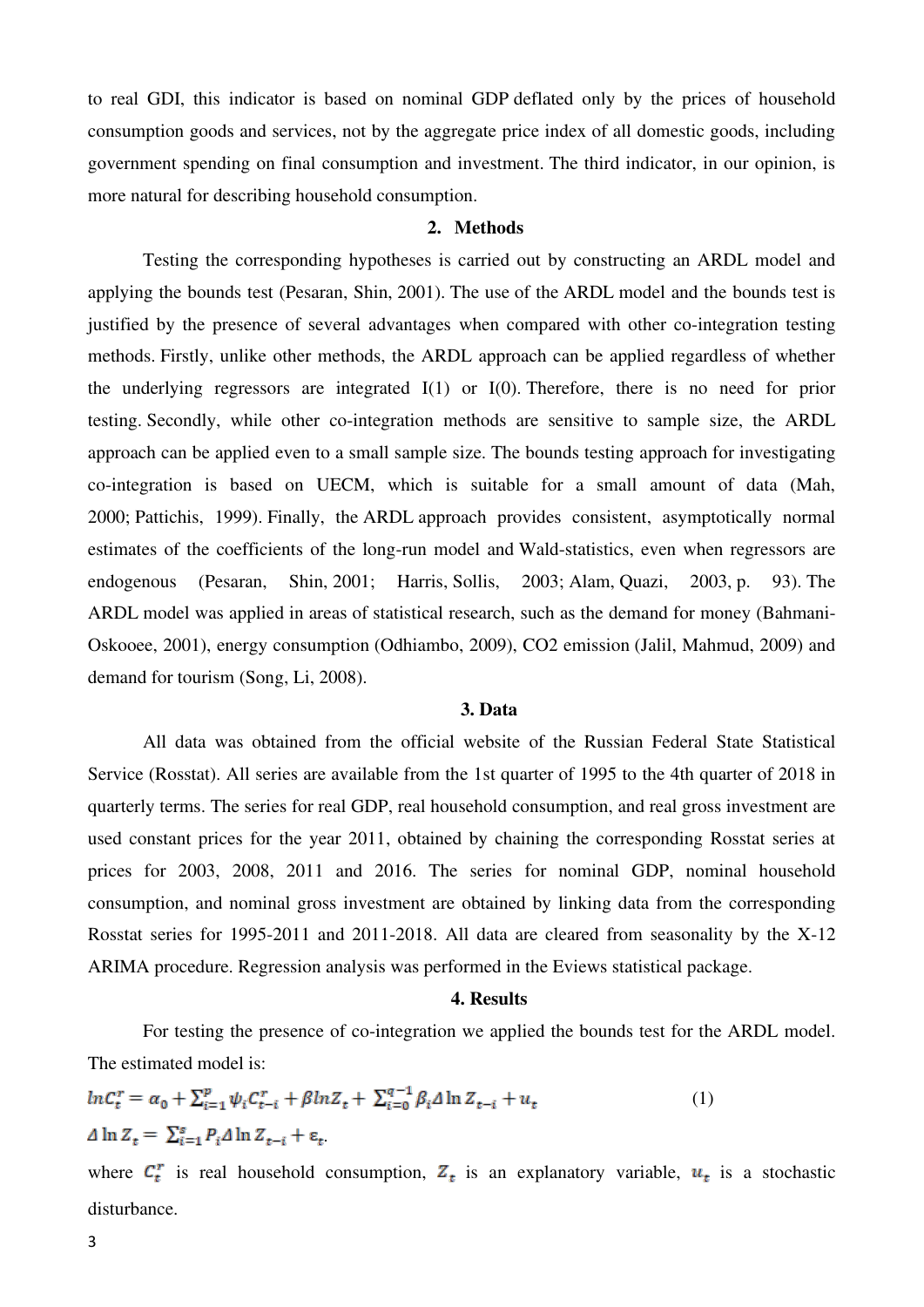Three alternative variables are considered as: real GDP, real GDI and GDP at constant prices of household consumption.

This model corresponds to case 3 in Eviews (case 3 - constant). This choice is based on the presence of a linear trend in data, constant inclusion and lack of trend in the co-integration equation. The actual sample size is 96, the critical values of the bounds F-test are automatically given for a sample size equal to 80.

We will choose the maximum number of lags for real household consumption and for explaining variable equal to 4.

We begin analysis of Russian macroeconomic indicators with the long-run relationship between real consumption and real GDP. Figure 1 shows a graph of the logarithm of the ratio of consumption to GDP at constant prices. This does not show a return to the average, and therefore does not look like a stationary time series.



Figure 1 – Logarithm of the ratio of consumption to GDP at constant prices.

Due to test results, based on the AIC criterion, the ARDL model (1, 4) was selected. The test results are presented in Table 1.

Table 1 – Testing the presence of co-integration between consumption and GDP at constant prices.

| F-statistics        | 3.54  |       |
|---------------------|-------|-------|
|                     | I(0)  | I(1)  |
| 1\% critical value  | 7.095 | 8.26  |
| 5% critical value   | 5.06  | 5.93  |
| 10\% critical value | 4.135 | 4.895 |

According to the results of the F - bounds test, the null hypothesis of a lack of co-integration is not rejected. It can therefore be concluded that real GDP and real household consumption in the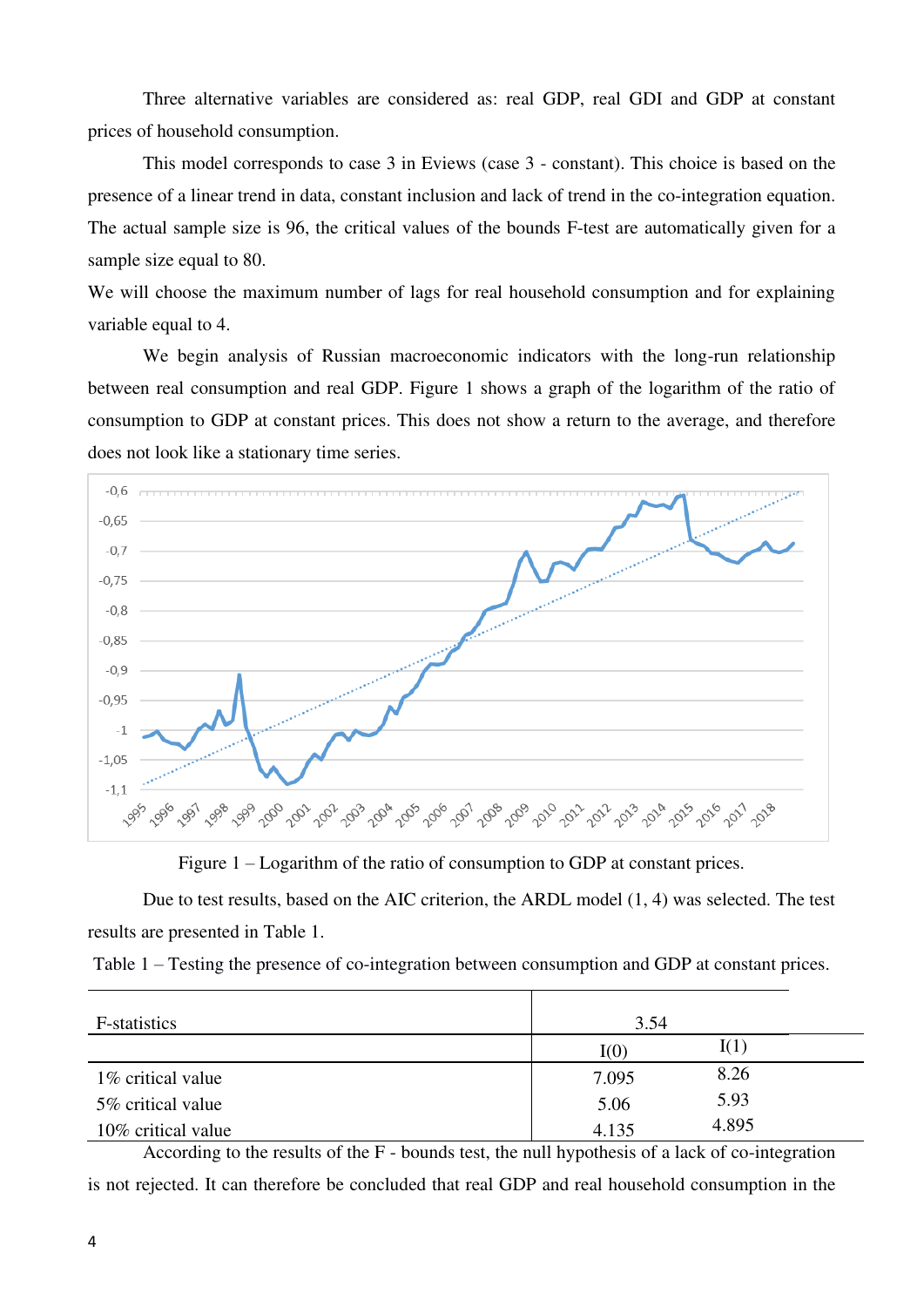Russian Federation do not possess a long-run relationship. This can be explained by the presence of a stochastic trend in the relative prices of output and household consumption. The dynamics are shown in the Figure 2.

A similar issue concerning the lack of co-integration between household consumption and GDP at constant prices was discussed by Whelan (Whelan, 2003). Whelan analyzed the problem of rapid growth of labor productivity in the sector of production of durable goods and provided a twosector theoretical model in which the indices of real consumption and GDP are not co-integrated. In the case of the Russian economy, the presence of a stochastic trend in the relative prices of output and household consumption may be explained by the presence of a stochastic trend in the terms of trade.



Figure 2 – Logarithm of the ratio of the GDP deflator to the consumption deflator.

We then tested for the presence of a long-run relationship between real household consumption and real GDI. Figure 3 shows the graph of the logarithm of the ratio of real household consumption to real GDI. This also demonstrates a trend behavior.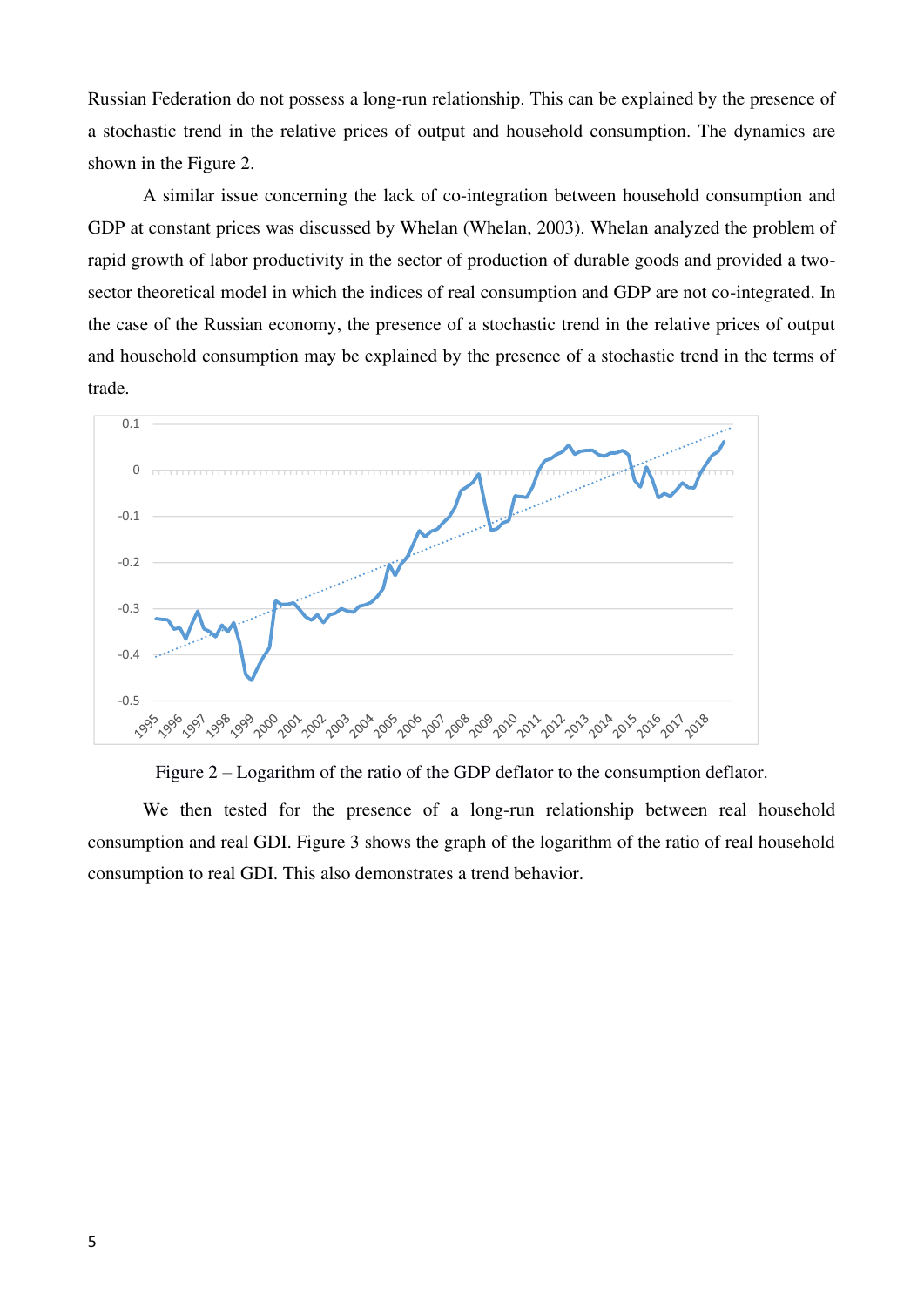

Figure 3 – Logarithm of the ratio of real household consumption to real GDI.

The results of the F-bounds test are provided in Table 2. According to the AIC criterion, the ARDL model (4, 2) was chosen.

Table 2 – Testing for the presence of co-integration between household consumption at constant prices and real gross income.

| F-statistics       | 0.89  |       |
|--------------------|-------|-------|
|                    | I(0)  | I(1)  |
| 1\% critical value | 7.095 | 8.26  |
| 5% critical value  | 5.06  | 5.93  |
| 10% critical value | 4.135 | 4.895 |

According to the results of the bounds test, the null hypothesis of a lack of the co-integration is not rejected. We have therefore not found a long-run relationship between real consumption and real GDI. The reason for this may be that the aggregated domestic consumption price index is irrelevant for measuring household consumption prices. In particular, government spending on final consumption at constant prices is, as a rule, calculated according to employment in the government sector, so a steady increase in salaries in the government sector leads to a more intensive increase of the index of prices of government spending on final consumption compared to the index of household consumption prices. Due to this specificity, in particular, we notice an uptrend in Figure 3.

At the final stage of the empirical analysis we test the presence of a long-run relationship between real household consumption and GDP at constant prices of household consumption. The graph of the ratio between the two is provided in Figure 4. In contrast with the previous cases, the time series shows a return to the average, so this looks like a stationary time series.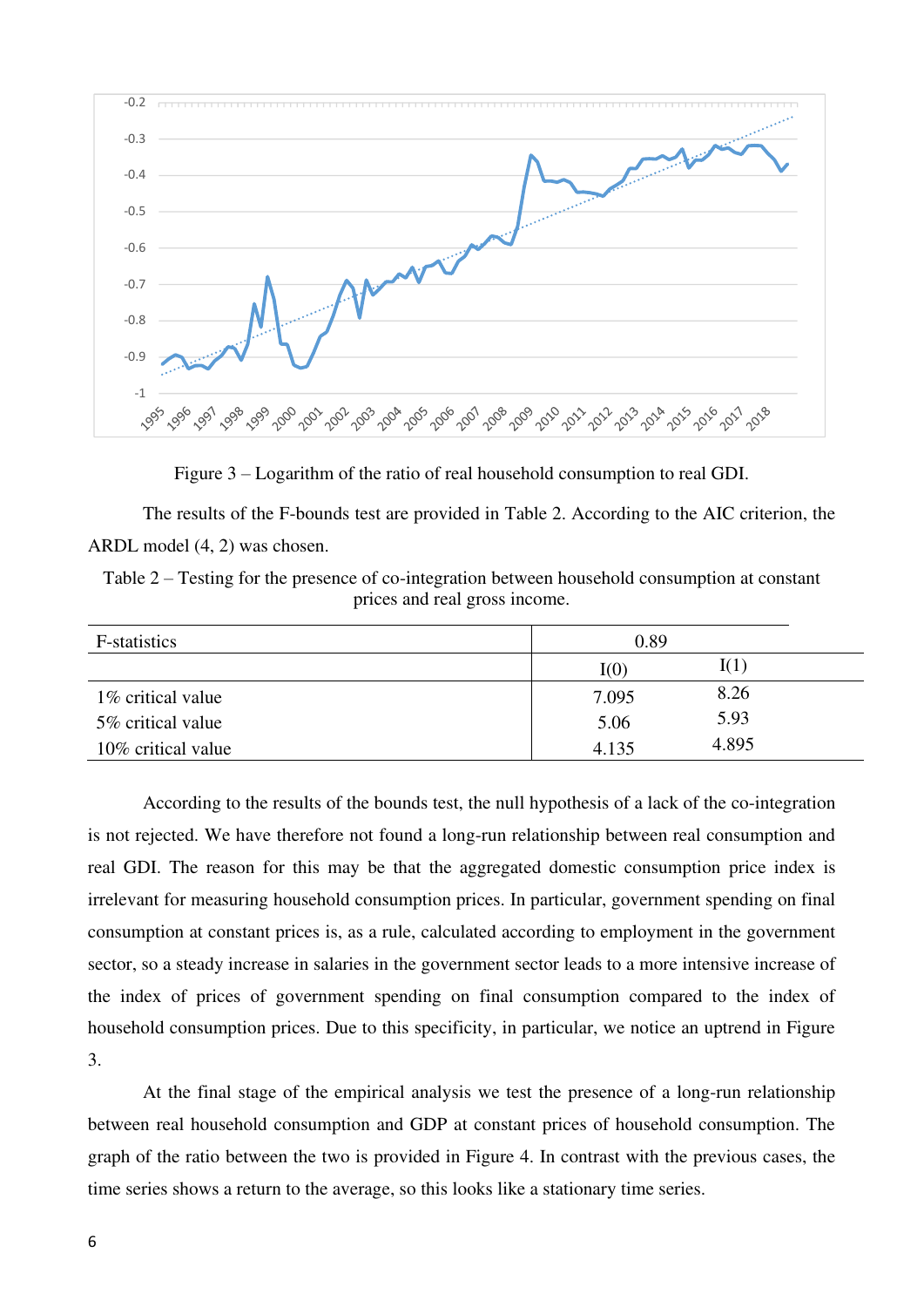

Figure 4 – Logarithm of the ratio of nominal household consumption to nominal GDP.

The results of the F-test are provided in Table 3. According to these results, the null hypothesis of a lack of co-integration is rejected at a 1% significance level.

| Table $3$ – Testing the presence of co-integration between household consumption at constant prices |
|-----------------------------------------------------------------------------------------------------|
| and real income.                                                                                    |

| F-statistics       | 22.05 |       |
|--------------------|-------|-------|
|                    | I(0)  | I(1)  |
| 1\% critical value | 7.095 | 8.26  |
| 5% critical value  | 5.06  | 5.93  |
| 10% critical value | 4.135 | 4.895 |

The resulting dynamic equation for the real household consumption is as follows:

$$
\Delta \ln C_t^r = -0.129_{(0.042)} - 0.232_{(0.035)} \ln C_{t-1}^r + 0.229_{(0.035)} (\ln C_t^r - (0.989_{(0.017)} \ln Yreal_{t-1}) + 0.330_{(0.047)} \Delta \ln Yreal_t)
$$

 Thus, real household consumption and GDP at constant prices of household consumption in the Russian economy may be considered as a co-integrated time series. Moreover, long-run income elasticity does not differ from unity.

(2)

#### **5. Concluding Remarks**

This paper has presented statistical evidence for a long-run relationship between real household consumption and GDP at household consumption prices in Russia – where the economy is highly dependent on commodity prices - based on a bounds test for the ARDL model. Real GDP and real GDI do not show a long-run relationship with real household consumption, and so cannot serve as relevant indicators for describing the dynamics of consumption. The results of the work can